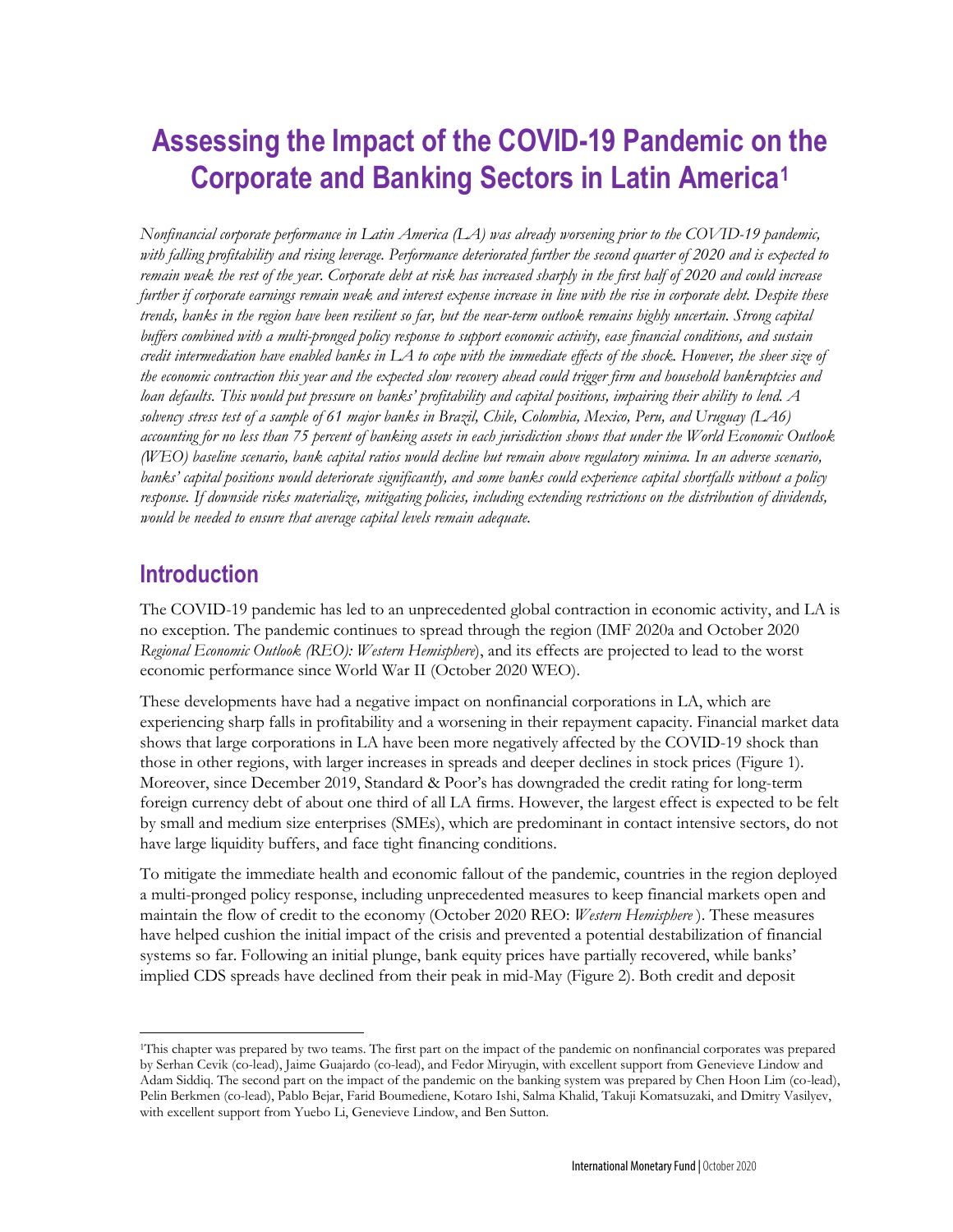growth have also been strong, above the levels observed at end-2019 for many countries, while lending rates have declined, reflecting the large-scale monetary easing in many countries.



Sources: Bloomberg Finance L.P.; and IMF staff calculations.

Note: CEEMEA = Central and Eastern Europe, Middle East, and Africa; CEMBI = Corporate Emerging Markets Bond Index; EME = emerging market economies; EMEA = Europe, Middle East, and Africa; MSCI = Morgan Stanley Capital International.

#### **Figure 2. Banks Implied CDS Spreads and Stock Prices**



Sources: Bloomberg Finance L.P.; and IMF staff calculations.

Note: The sample includes the 3 to 4 largest banks in each of LA5 countries (Brazil, Chile, Colombia, Mexico, and Peru) based on the size of total assets. CDS = credit default swap; COVID-19 = coronavirus disease; GFC = Global Financial Crisis.

Nevertheless, if a more persistent pandemic leads to a deeper and prolonged recession, together with renewed disruptions in financial markets and another round of currency depreciations, nonfinancial corporate performance could deteriorate further, and banks could face a substantial increase in nonperforming loans (NPLs), and their profitability and capital adequacy would come under renewed pressure.

The first part of the chapter reviews nonfinancial corporate performance in LA up to the second quarter of 2020 and the likely evolution of debt at risk in 2021 in an adverse scenario. The second part assesses the banks' resilience to the current crisis under the WEO baseline and adverse scenarios. In particular, this section performs a simple forward-looking solvency stress test using publicly available data for a sample of 61 major banks in LA6, corresponding to no less than 75 percent of banking assets in each jurisdiction. The aim is not to conduct a comprehensive stress test analysis—as done by the IMF Financial Sector Assessment Program or national authorities, where supervisory data together with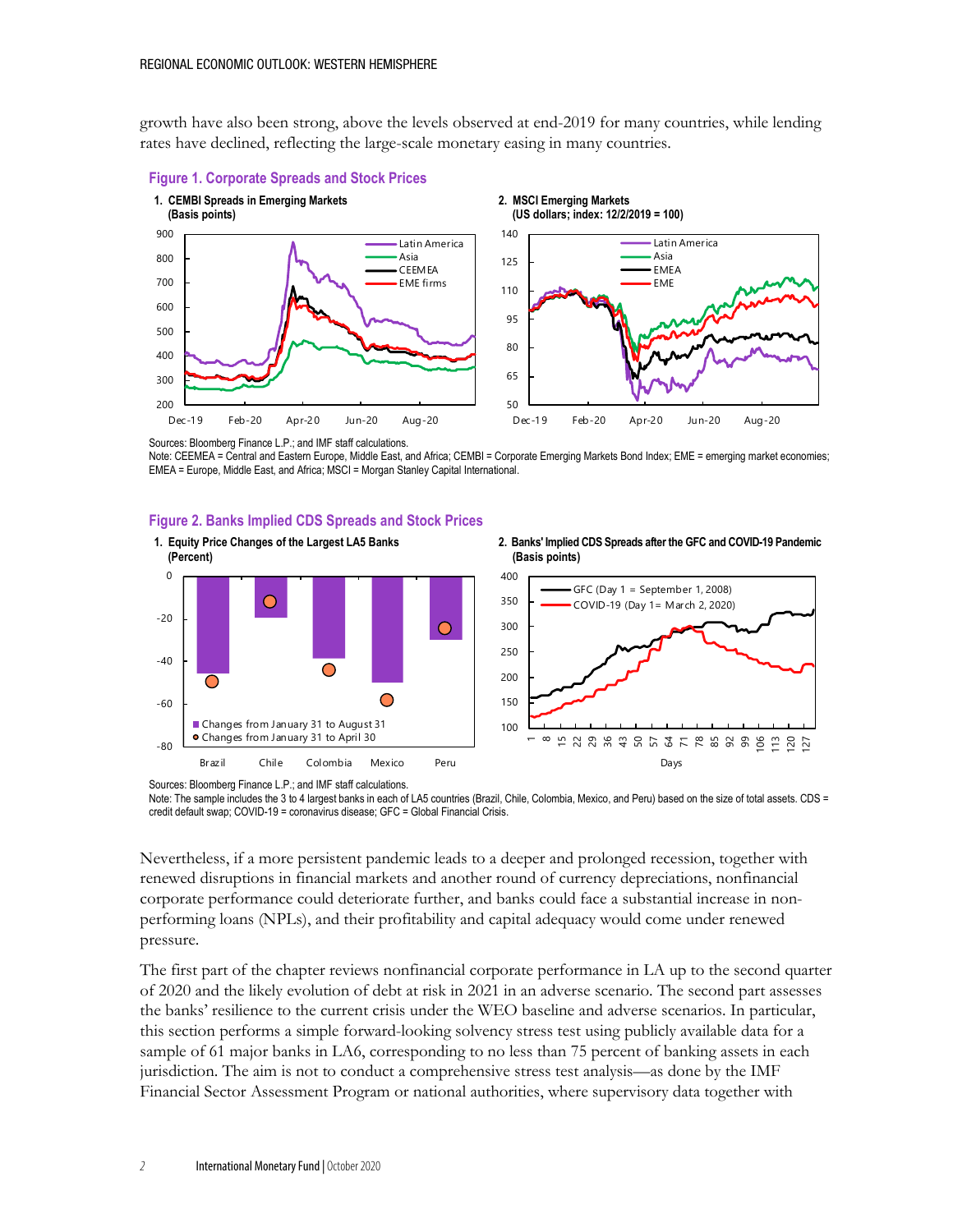#### ASSESSING THE IMPACT OF THE COVID-19 PANDEMIC ON THE CORPORATE AND BANKING SECTORS IN LATIN AMERICA

country and institution-specific information are used to assess solvency risk. Data limitations prevent us from explicitly considering the different components of credit portfolios when conducting the stress test—as the impact of the COVID-19 shock likely differs depending bank loan type (e.g., loans to large corporates versus vulnerable small and medium-sized enterprises). Nonetheless, the analysis serves the objective to systematically assess the resilience of the banking systems in the LA6 countries to the pandemic shock.

Using data from Bloomberg LS for listed and large non listed companies, the chapter finds that corporate performance has worsened significantly in LA , especially in the second quarter of 2020.[2](#page-2-0) The share of debt at risk (debt of firms with earnings before taxes and interests lower than interest expenses) increased from 14 percent to total corporate debt in December 2019 to 29 percent in June 2020, and could increase further to around 50 percent in 2021 in an adverse scenario. Regarding banks, the main results indicate that under the baseline scenario, most banks would be able to maintain their capital ratios well above regulatory minima. In the adverse scenario, however, weaker banks with high NPLs and low profitability at the onset of the pandemic crisis would face a significant deterioration in their capital positions, and some of them may experience capital shortfalls in the absence of policy response.

# **Nonfinancial Corporate Performance in LA**

Nonfinancial corporate profitability had already fallen prior to the COVID-19 pandemic in LA and has declined further in 2020 (Figure 3). Profitability for the median firm in LA, measured as return on assets, fell from 5 percent in 2006-12, a period of high commodity prices, to 3 percent in 2013-19, when commodity prices had declined. Profitability fell further in 2020 to 2.5 percent in the first quarter and 2 percent in the second quarter.[3](#page-2-1) This trend was common across the six largest countries in the region (Argentina, Brazil, Chile, Colombia, Mexico, and Peru) and across sectors (consumer staples, consumer discretionary, energy, industrials, materials, and utilities).

At the same time, leverage has been rising since the mid-2000s, and especially in 2020. Leverage for the median nonfinancial firm in LA, defined as the debt to assets ratio, rose from 22 percent in 2006 to 26 percent in the first half of 2016. Following a brief period of deleveraging between mid-2016 and end-2017, nonfinancial corporate leverage stated rising again from 23 percent at end-2017 to 30 percent in the first quarter of 2020 and 34 percent in the second quarter of 2020. This trend was common across countries and sectors, except for Argentina where corporate leverage has fallen somewhat since 2013. At the same time, capacity to repay has weakened, with the interest coverage ratio (ICR) for the median LA firm, defined as earnings before interest and taxes to interest expense, falling from 4 in 2006 to 2.9 in 2019, 2.4 in the first quarter of 2020 and 1.9 in the second quarter of 2020. This trend was also common across countries and sectors, although with differences in levels and volatility.

<span id="page-2-0"></span><sup>2</sup>The analysis uses Bloomberg LS data, which is available at a quarterly frequency and with short lags. A key disadvantage of this database, however, is its lack of coverage of SMEs. Other firm-level databases with a good coverage of SMEs, such as Orbis, are available only at annual frequency and with significant lags.

<span id="page-2-1"></span><sup>3</sup>The values for the second quarter of 2020 are preliminary as only 555 firms had data for that quarter as of September 14, compared with over 700 firms for the first quarter of 2020.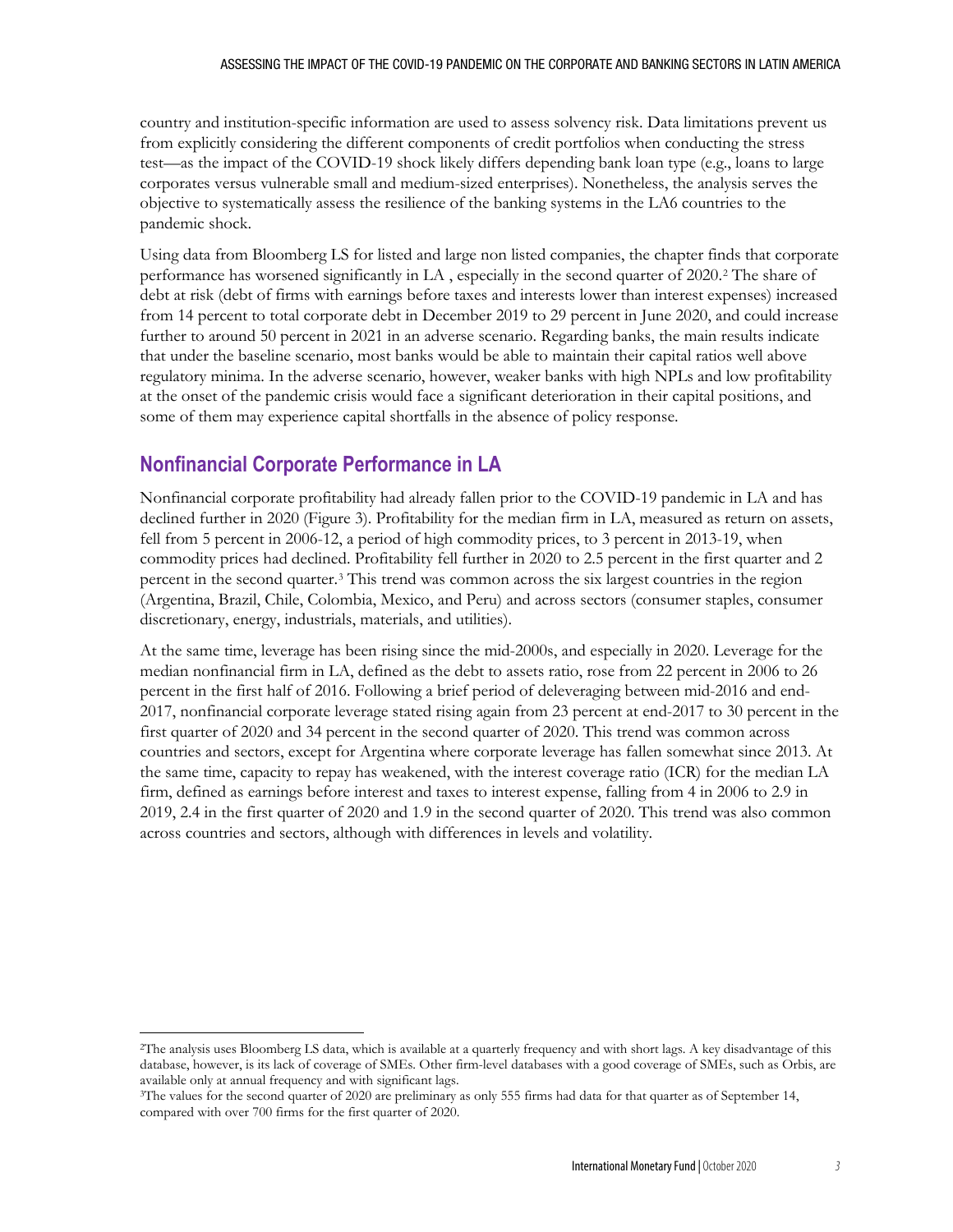#### **Figure 3. Profitability, Leverage, and Interest Coverage Ratio**



Note: Includes nonfinancial corporations of Argentina, Brazil, Chile, Colombia, Mexico, and Peru. Discret. = discretionary; EBIT = earnings before interest and taxes. 1Shaded area refers to the 25th/75th percentile range.

As a result, the share of nonfinancial corporate debt at risk has risen sharply in 2020 (Figure 4). Despite the trend decline in the median ICR, the share of corporate debt at risk in LA, defined as debt with an ICR below one over total debt, fell after the global financial crisis (GFC) from 24 percent in 2009 to 6 percent in 2010-14 and 4 percent in 2016-19.[4](#page-3-0) More recently, however, the share of debt at risk has risen sharply, to 14 percent in the last quarter of 2019 and 29 percent in the second quarter of 2020. The marked increase in debt at risk and the tightening of global financial conditions in March and April have also been reflected on an increase in implied credit default swaps (CDS) spreads of around 200 basis points during the first six months of 2020.

On the upside, nonfinancial corporate cash buffers have risen, especially in 2020. The cash ratio, defined as the ratio of cash to short-term liabilities, increased from 9 percent in 2006-09 to 17 percent in 2010-19, 20 percent in the first quarter of 2020, and 25 percent in the second quarter of 2020. The rise in cash buffers, which likely reflects precautionary motives, was common across countries and sectors.

<span id="page-3-0"></span><sup>4</sup>This trajectory was interrupted temporarily in 2015, when commodity prices declined following the collapse of China's stock market and the depreciation of the renminbi.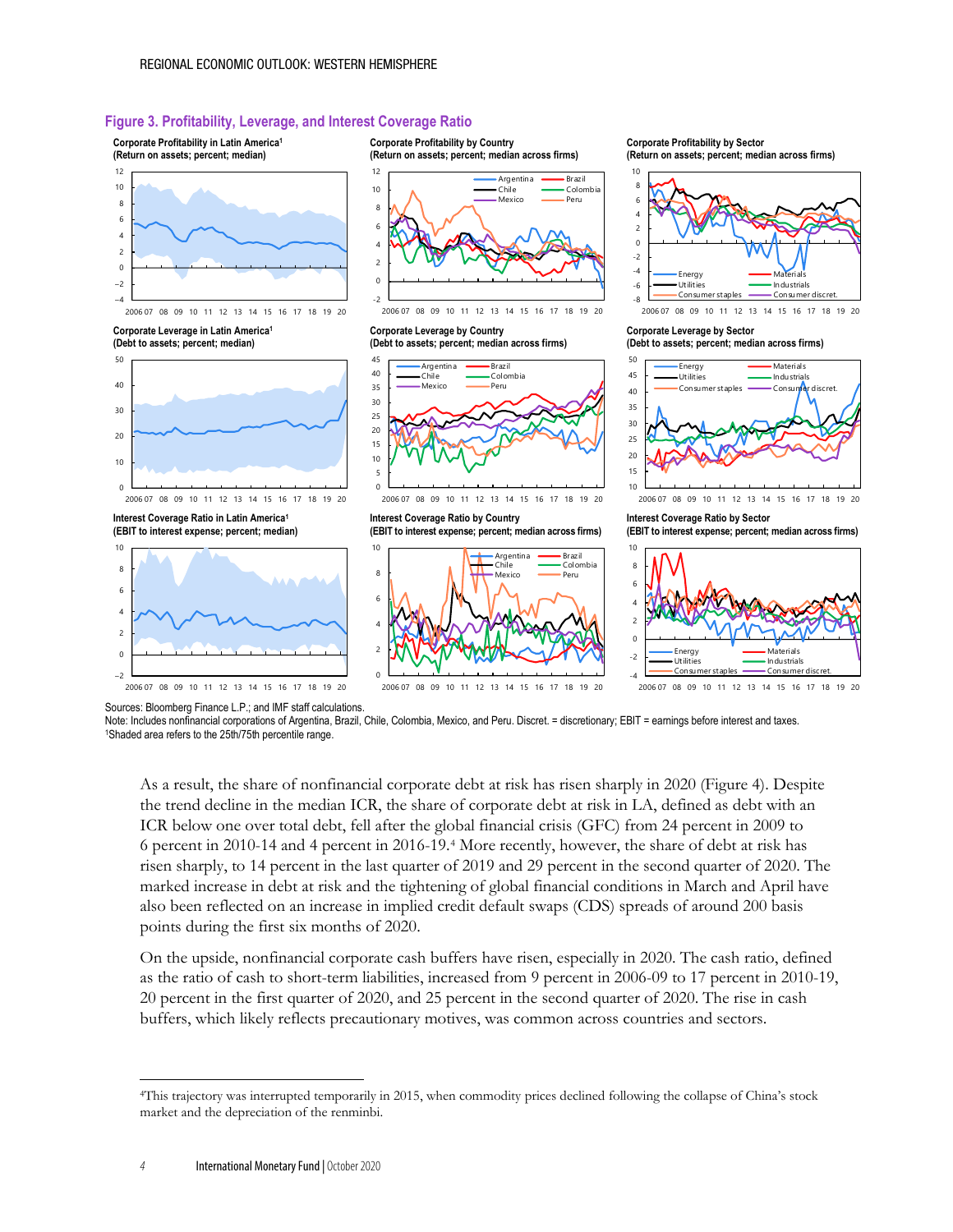#### **Figure 4. Debt at Risk, CDS Spreads, and Liquidity Buffers**



Note: Includes nonfinancial corporations of Argentina, Brazil, Chile, Colombia, Mexico, and Peru. CDS = credit default swap; discret. = discretionary; ICR = interest coverage ratio. 1Shaded area refers to the 25th/75th percentile range.

Insights from other studies suggest that nonfinancial corporate performance in LA is likely to remain weak if the COVID-19 pandemic continues to spread in the region. Cevik and Miryugin (2020) study the impact of past epidemics on firms' sales, profitability, fixed investment, and firm survival for 14 emerging market economies during 1998–2018. The results show that past epidemics had an economically and statistically significant negative effect on firm performance, particularly for small and young firms. The impact of the COVID-19 pandemic on firm performance will likely be much larger than that of past epidemics due to the larger contraction in economic activity.

The intensification of the pandemic in LA in the second half of 2020 could further increase the share of nonfinancial corporate debt at risk. The share of debt at risk has already doubled from 14 percent of total debt in December 2019 to 29 percent in June 2020, when the number of COVID-19 cases in the six largest LA countries reached 0.5 percent of population. Under current trends, the number of COVID-19 cases could rise to around 3 percent of population at end-2020, which could further lower firms' ICRs and raise the share of corporate debt at risk in LA.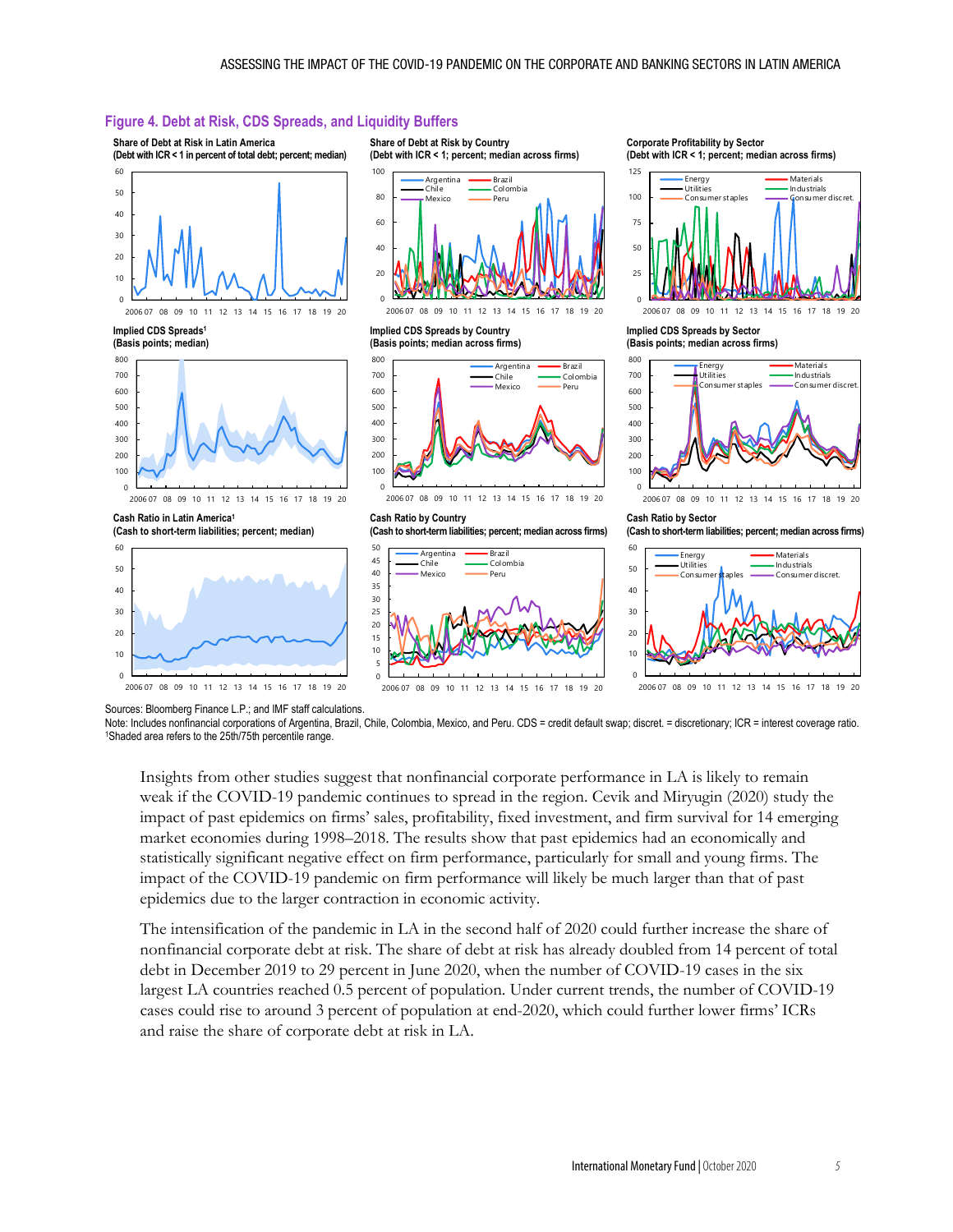The share of nonfinancial corporate debt at risk could reach 50 percent in 2021 in an adverse scenario. As noted above, corporate debt in LA rose from 26 percent of assets in December 2019 to 34 percent in

June 2020. For a given level of assets, this implies a rise of 30 percent in the stock of debt. Assuming that the interest rate in the new debt is the same as in the old debt and that the new debt only pays interest in 2021, interest expenses in 2021 would also increase by 30 percent. If EBIT does not grow in the second half of 2020 and in 2021, in line with an adverse scenario such as the one in the October 2020 WEO, the rise in interest expenses would lower the median ICR from 1.9 in June 2020 to 1.3 at end-2021, while the share of debt at risk would rise to 49 percent in 2021 (Figure 5).[5](#page-5-0) These results are similar to those in the October 2020 *Global Financial Stability Report* (GFSR) for the Euro Area.



**Figure 5. Share of Corporate Debt at Risk in Latin America**

These predictions are consistent with those from other studies and recent data. For example, the United Nation's Economic Commission for Latin America and the Caribbean presented evidence of distress in large segments of the corporate sector in LA based on reports from local business chambers. It also estimated that the COVID-19 pandemic will lead to the closure of about 2.7 million firms, most of them SMEs. In addition, firm surveys in Brazil through August 2020 show that a higher fraction of small firms had reported declining sales than large firms.

Hence, the pandemic is expected to have negative impact on corporate performance and firm survival prospects, which would lower employment and economic activity (IMF 2020b). It could also lead to a tightening of lending standards in the banking system, which would further constrain financing even for firms that are otherwise solvent. These developments are likely to increase the incidence of nonperforming loans (NPLs) in the banking system and increase the risks to financial stability in the region, a topic that is analyzed in more detail below.

## **Recent developments in the banking system in LA**

Banking system stability indicators were relatively robust pre-COVID and comparable to those at the time of the GFC (Figure 6). Following a prolonged period of high profitability and the introduction of stricter regulatory requirements to preserve financial stability, banks had built up ample capital and liquidity buffers. Moreover, the LA6 countries had a higher return on equity and liquid assets to shortterm liabilities than the median emerging market economy (EME). Low NPLs also suggested that the credit portfolio quality was better in the LA6 countries than in most EMEs. While the capital adequacy ratio (CAR) was lower than in the median EME, its levels were substantially higher than the 8 percent regulatory minimum, ranging from 12 to 17 percent.

Note: ICR = interest coverage ratio.

<span id="page-5-0"></span><sup>5</sup>The share of corporate debt at risk in 2021 could be larger if SME debt is included, corporate earnings decline, or policy support to firms is withdrawn early. On the other hand, the share of corporate debt at risk in 2021 could be lower if the interest rate on new debt is lower than that on old debt as result of monetary policy easing and credit guarantees.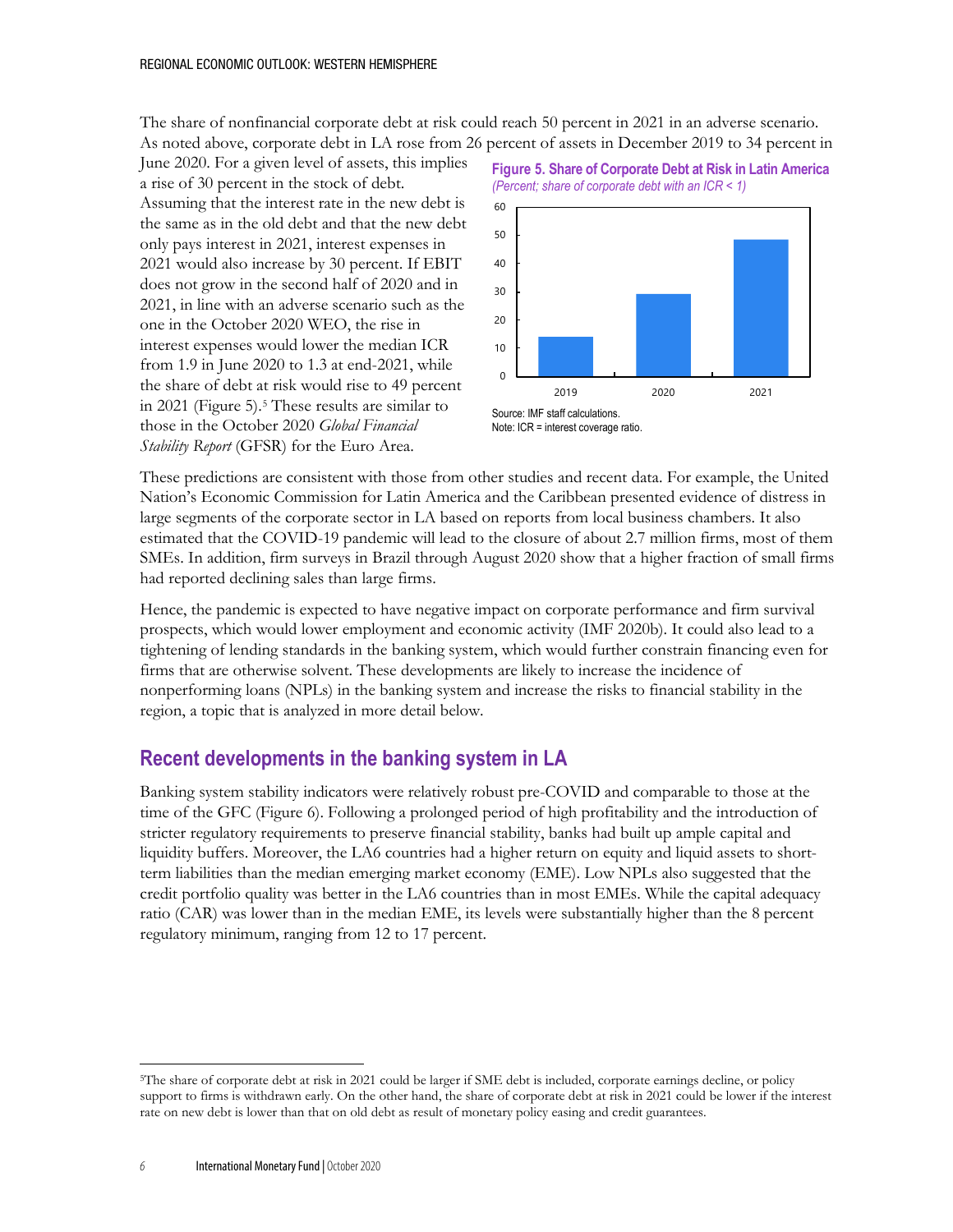

#### **Figure 6. Financial Stability Indicators prior to COVID-19**

Sources: IMF, Financial Soundness Indicators database; national authorities; and IMF staff calculations. Note: EME includes emerging market and developing economies that are not low-income economies according to April 2020 *World Economic Outlook,* which

have 2019 data in the Financial Soundness Indicators database. COVID-19 = coronavirus disease; EME = emerging market economies.

1Total regulatory capital to risk-weighted assets.<br>2NPL is defined as the amount of loans overdue for a certain period (typically, 30-90 days, depending on the type of loans). NPL definitions, however, are different across countries and therefore they are not directly comparable.

Financial soundness indicators deteriorated somewhat in the first half of 2020, but these changes were moderate compared to the size of the economic contractions in the second quarter (Table 1). NPLs have stayed broadly stable thus far. Caution is needed, however, as NPLs usually respond with a lag to reductions in activity and firm profitability, and in some cases reflect regulatory forbearance measures. Banks' profitability, however, has declined since the end of 2019 (except in Uruguay), with an increase in loan loss provisions. Banks' capital ratios have also fallen somewhat in some countries (Brazil and Colombia), while they have been stable in other countries. The implementation of extensive liquidity and financial policy measures likely supported the resilience of the banking system to the COVID-19 shock.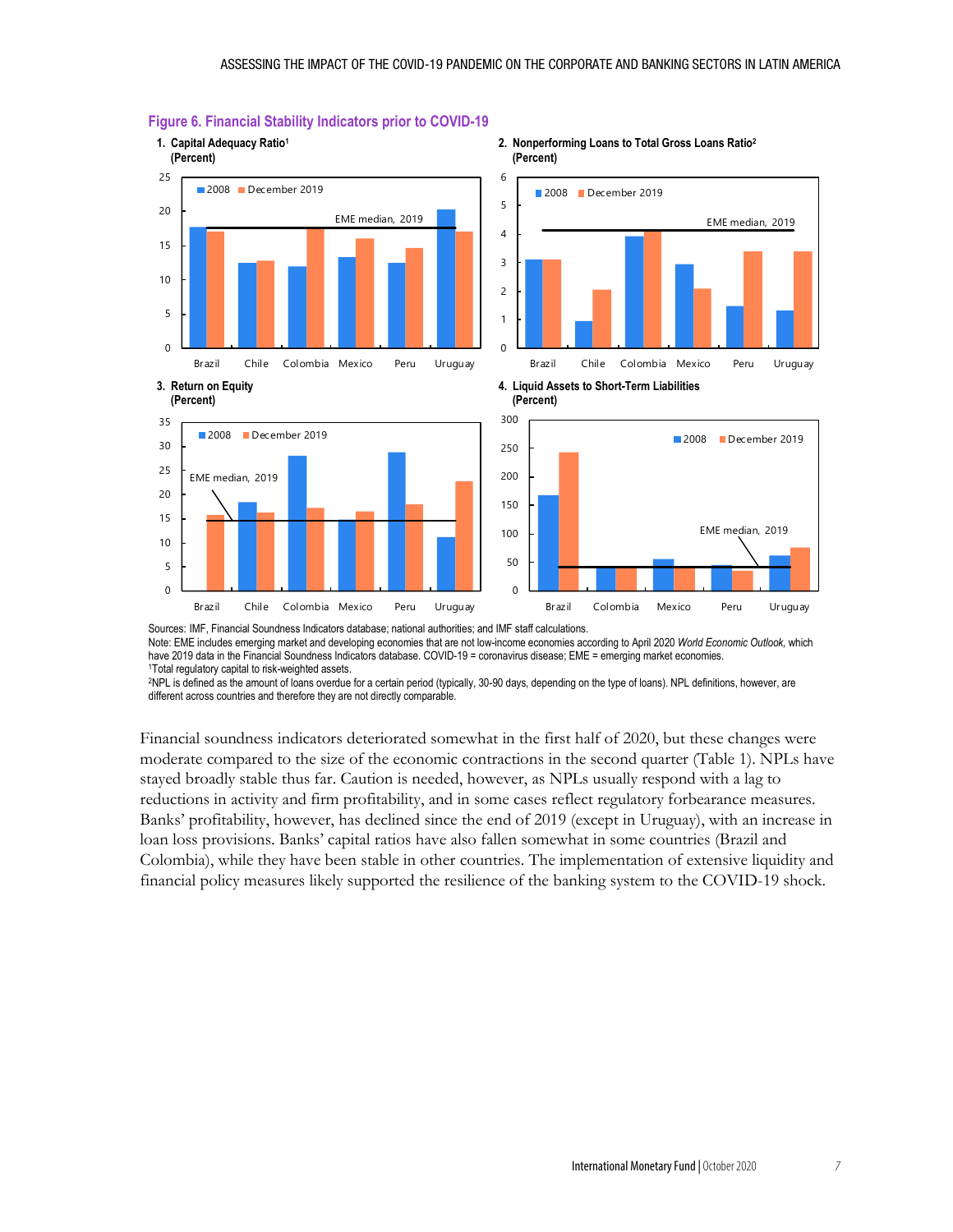#### **Table 1. Regional Financial Stability Dashboard**

| la)<br><b>FUI IIIUI</b> UALUIS |                                     |                    |                            |                     |                               |                    |                                 |                    |                            |                    |
|--------------------------------|-------------------------------------|--------------------|----------------------------|---------------------|-------------------------------|--------------------|---------------------------------|--------------------|----------------------------|--------------------|
|                                | <b>Capitalization</b>               |                    | Liquidity                  |                     | <b>Asset Quality</b>          |                    | Loan Loss                       |                    | Profitability              |                    |
|                                | Regulatory capital to risk-weighted |                    | Liquid asset to short-term |                     | Non-performing loans to gross |                    | Loan loss provision to non-     |                    | Return on equity (percent) |                    |
|                                | assets (percent)                    |                    | liability (percent)        |                     | loans (percent)               |                    | performing loan ratio (percent) |                    |                            |                    |
|                                |                                     | Percentage point   |                            | Percentage point    |                               | Percentage point   |                                 | Percentage point   |                            | Percentage point   |
|                                |                                     | change since       |                            | change since        |                               | change since       |                                 | change since       |                            | change since       |
|                                |                                     | December 2019      |                            | December 2019       |                               | December 2019      |                                 | December 2019      |                            | December 2019      |
|                                | Latest                              | $(decrease = red)$ | Latest                     | (decrease = $red$ ) | Latest                        | $(increase = red)$ | Latest                          | $(decrease = red)$ | Latest                     | $(decrease = red)$ |
|                                |                                     |                    |                            |                     |                               |                    |                                 |                    |                            |                    |
| Brazil                         | 16.3                                | $-0.8$             | 241.9                      | $-0.8$              | 2.8                           | $-0.3$             | 205.1                           | 26.3               | 14.7                       | $-3.3$             |
| Chile                          | 13.4                                | 0.6                |                            |                     | 2.0                           | $-0.1$             |                                 |                    | 9.4                        | $-6.8$             |
| Colombia                       | 16.6                                | $-1.0$             | 42.5                       | 2.5                 | 3.9                           | $-0.3$             | 152.9                           | 10.5               | 15.3                       | $-2.0$             |
| Mexico                         | 16.5                                | 0.5                | 45.3                       | 4.3                 | 2.0                           | 0.0                | 164.7                           | 17.7               | 12.8                       | $-7.8$             |
| Peru                           | 15.5                                | 0.9                | 43.4                       | 7.1                 | 3.4                           | 0.0                | 184.5                           | 35.4               | 10.8                       | $-7.0$             |
| Uruguay                        | 18.6                                | 1.5                | 79.2                       | 3.3                 | 3.3                           | $-0.1$             | 64.7                            | 4.6                | 26                         | 3.1                |

#### **(a) FSI Indicators**

Sources: IMF, Financial Soundness Indicators database; and national authorities.

Note: Latest data is May 2020 for Colombia, June 2020 for Brazil and Mexico, and July 2020 for Chile, Peru, and Uruguay.

|          | <b>Bank Equity Prices</b>              |                    |                  | <b>Price-to-Earnings Ratio</b> | <b>Credit Default Swap Spreads</b> |                  |  |  |  |
|----------|----------------------------------------|--------------------|------------------|--------------------------------|------------------------------------|------------------|--|--|--|
|          | Simple average for top 3-5 banks (end- |                    |                  | Simple average of top 3-5      | Simple average of top 3-5 banks    |                  |  |  |  |
|          | $2019 = 100$                           |                    |                  | <b>banks</b>                   |                                    |                  |  |  |  |
|          |                                        | Percentage point   | Percentage point |                                |                                    | Basis point      |  |  |  |
|          |                                        | change since       | Level            | change since                   | Level                              | change since     |  |  |  |
|          | Level                                  | December 2019      | (August 31,      | December 2019                  | (August 31,                        | December 2019    |  |  |  |
|          | (August 31, 2020)                      | $(decrease = red)$ | 2020)            | $(decrease = red)$             | 2020)                              | (increase = red) |  |  |  |
|          |                                        |                    |                  |                                |                                    |                  |  |  |  |
| Brazil   | 63                                     | $-36.5$            | 8.4              | $-0.9$                         | 224                                | 96.4             |  |  |  |
| Chile    | 74                                     | $-26.1$            | 11.6             | $-1.9$                         | 225                                | 100.0            |  |  |  |
| Colombia | 61                                     | $-38.8$            | 12.4             | $-0.3$                         | 221                                | 114.0            |  |  |  |
| Mexico   | 56                                     | $-44.3$            | 5.7              | $-2.7$                         | 237                                | 50.3             |  |  |  |
| Peru     | 70                                     | $-30.4$            | 11.4             | $-3.8$                         | 189                                | 84.0             |  |  |  |

#### **(b) High Frequency Indicators**

Source: Bloomberg Finance L.P.

# **Simplified Stress Testing Methodologies and Scenarios**

To estimate the potential impact of the severe economic downturn on banking system solvency, we employ two types of empirical models. These quantify the effect of the macroeconomic shocks on bank CARs by modelling NPLs and return on assets (ROA) respectively (Box 1). For simplification and data availability, both models do not take account of individual differences in bank structure or the composition of bank assets and liabilities.[6](#page-7-0)

• *NPL model.* Lending is the core of the banking business in LA6, and loan losses are the key risk to banks' profitability and capital. We estimate credit risk by modelling NPLs with key macroeconomic indicators. This approach involves three steps: (i) estimating the elasticities between NPLs and macroeconomic indicators, including the change in the unemployment rate, the change in real effective exchange rates (REERs), and real GDP growth, using a panel vector autoregression (PVAR) model;[7](#page-7-1) (ii) using the elasticities to calculate the implied change in NPLs consistent with the macroeconomic scenario (see below); and finally (iii) estimating the amount of loan loss provisions resulting from the change in NPLs. With banks' net income assumed to

<span id="page-7-1"></span><span id="page-7-0"></span><sup>6</sup>As mentioned earlier, this is a top-down approach to stress testing without going to into regulatory and bank detail, therefore it is not a substitute for FSAP-type stress tests, which would better capture both country and bank level characteristics.<br>TNot all banks publish NPL data, and even if some do, those banks do not publish NPL data in a consist definition of the NPL is also different across jurisdictions: for example, in Uruguay, the supervisor defines NPLs as any loans after 60 days past due, whereas in some other jurisdictions, the NPL is defined as loans after 90 days past due. Accordingly, for the stress testing exercise, we use NPL data published by S&P Global. S&P Global estimates NPLs by calculating the total of past due loans under risk categories D, E, F, G, and H (under generally accepted auditing standards in each jurisdiction). We compared S&P Global estimates with other sources (e.g., banks' presentation to investors), if available, and with IMF FSI data (country level). If S&P Global estimates differ substantially from other sources (for similar definitions), we used NPL data published by banks. Thus, banks' financial indicators are not fully comparable across countries.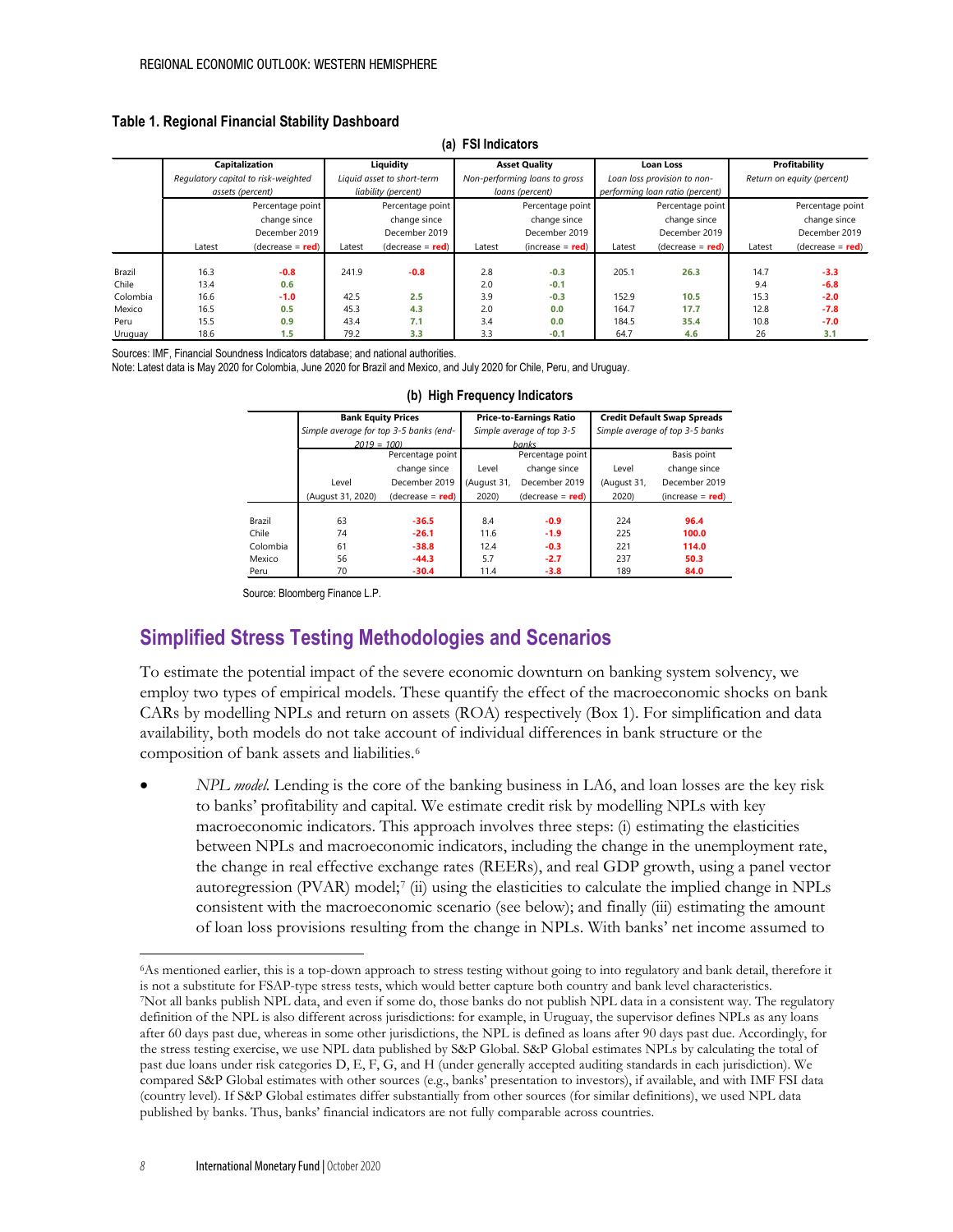be zero, any additional loan loss provisions are directly drawn from common equity tier one (CET1) capital.

• *ROA model.* Considering only the effect of NPLs likely underestimates the deterioration of banks' net income and capital. This is partly because other factors, such as exchange rates, interest rates, and asset prices, are also important for net income. In addition, since LA6 banks tend to write off NPLs relatively promptly, analyzing the *NPL* stock likely underestimates the severity of the deterioration in credit quality in periods of extreme stress. We hence complement the above NPL model by estimating a ROA model that directly links banks' ROA with macroeconomic indicators (the same as the NPL model), and estimate the change in ROA, which is assumed to directly affect CET1 capital.

The stress tests were conducted using two macroeconomic scenarios (Table 2), using common elasticities that are one standard deviation higher than the historical mean estimates. This attempts to capture possible "non-linearities" in the response of NPLs and ROA to the unprecedented pandemic shock.

#### **Table 2. Stress Testing Macroeconomic Assumptions** *(Percent)*

|                   |      | Baseline |      | Adverse |        |
|-------------------|------|----------|------|---------|--------|
|                   | 2019 | 2020     | 2021 | 2020    | 2021   |
|                   |      |          |      |         |        |
| Real GDP growth   | 1.3  | -79      | 4.4  | $-9.5$  | $-1.4$ |
| Unemployment rate | 8.1  | 11.6     | 10.6 | 11.6    | 11.8   |
| REER change       | -2.8 | $-8.1$   | 0.0  | -8.1    | -27    |

Sources: IMF, World Economic Outlook database; and IMF staff calculations. Note: Simple average of LA6 countries (Brazil, Chile, Colombia, Mexico, Peru, Uruguay).

More broadly, the use of a common elasticity for all sample countries in our stress testing exercise does not reflect country-specific strengths or weaknesses.

In the baseline scenario, real GDP falls sharply in 2020 and rebounds strongly in 2021, as projected in the October 2020 WEO (Figure 7). The unemployment rate increases by  $\frac{3}{4}$ -6 $\frac{3}{4}$  percentage points in 2020 and stabilizes in most countries in 2021. During the first eight months of 2020, the REER has fallen by 25 percent in Brazil, 13 percent in Mexico, 9 percent in Colombia, and has been broadly stable in the other countries. The analysis assumes that the REER would remain at the current level for the remaining of 2020 and in 2021.

#### **Figure 7. LA6: Real GDP Growth**



Note: LA6 = Latin America 6 (Brazil, Chile, Colombia, Mexico, Peru, Uruguay).

- In the alternative scenario (following a similar path to the adverse scenario in the October 2020 WEO), the decline in real GDP in 2020 is slightly larger than the baseline scenario, but real GDP is assumed to continue falling in 2021 (Figure 7). In addition, with the prolonged recession, unemployment is assumed to continue to rise in 2021 (but at a slower pace than in 2020), and the foreign exchange rate is assumed to further depreciate in 2021 (but at a slower pace than in 2020).
- For each of these two scenarios, we calculate how the banks' NPLs, ROA, and CET1 ratios are affected.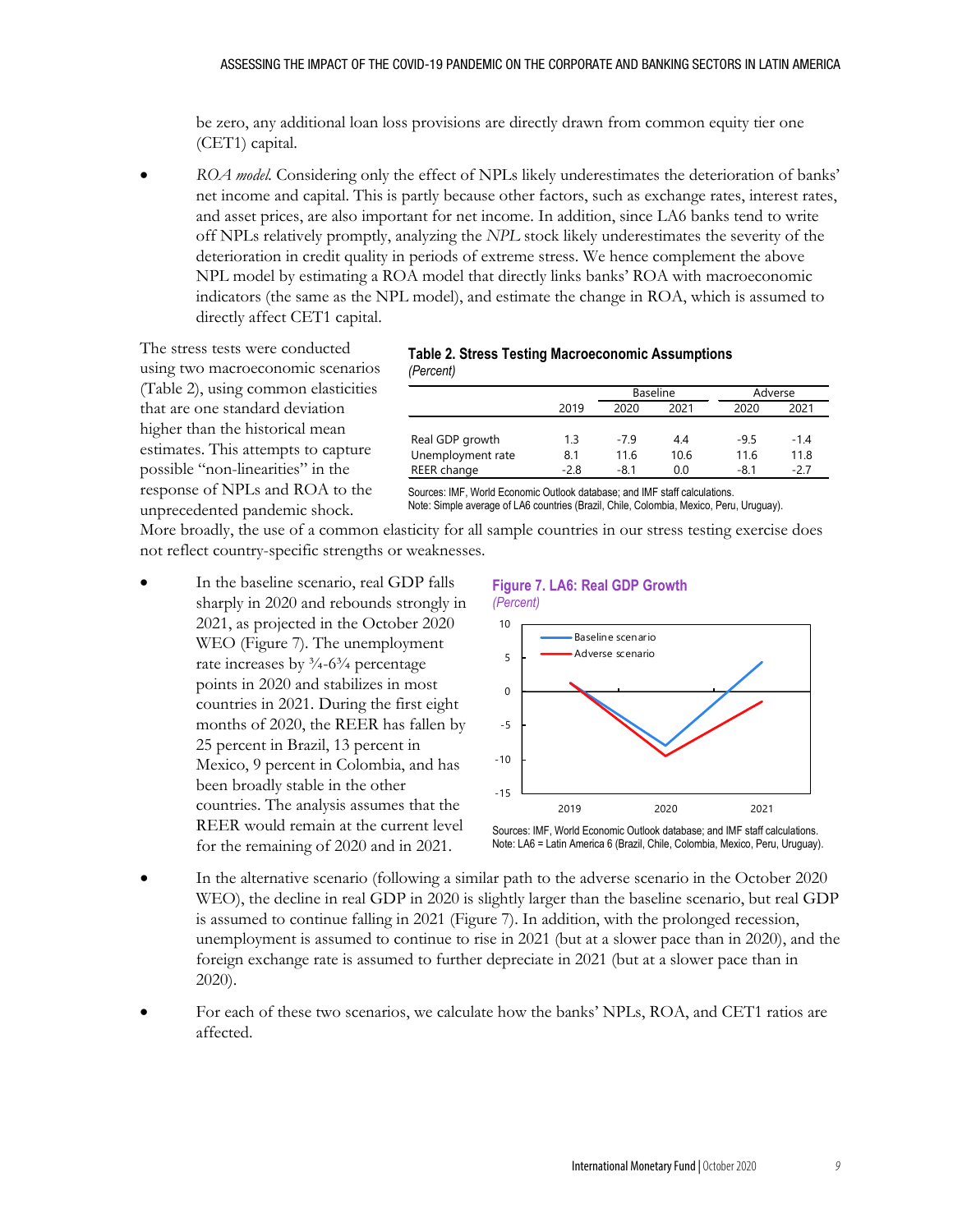## **Stress testing results**

In the baseline scenario, despite a significant increase in NPLs and a decline in banks' profitability, CET1 ratios, on average, remain adequate (Figure 8).

- The NPL model suggests that the average NPL ratio will double to 6 percent in 2020 (in the absence of bank-oriented mitigation policies to address bank balance sheet management), but with considerable variation across countries, ranging from 4 percent to 9 percent. The variation across banks is even more pronounced, ranging from a minimum of  $\frac{3}{4}$  percent to a maximum of 13½ percent. This result reflects the initial NPL level and the size of GDP, unemployment, and REER shocks. For most countries, the NPL ratio will subsequently improve in 2021 (to  $4\frac{1}{4}$ percent on average) but will remain above the 2019 level (3 percent).
- With the resulting increase in loan loss provisioning, the CET1 ratio will decline by  $1\frac{1}{2}$ percentage points to 10¼ percent in 2020 (on average across LA6 countries). The improved asset quality in 2021 will lead to a partial recovery in the CET1 ratio to 11 percent in many countries.
- The ROA model suggests a somewhat larger impact on the CET1 ratio in 2020. On average across LA6 countries, the CET1 ratio will decline by  $3\frac{1}{4}$  percentage points to  $8\frac{1}{2}$  percent in 2020. The CET1 ratio would recover in all countries in 2021 but fall short of 2019 levels (by 2 percentage points on average).

In the adverse scenario, both NPL and ROA models suggest that banks' capital positions would continue to deteriorate in 2021, but the CET1 ratio would, on average, remain above the regulatory minima in all LA6 countries. However, some banks with lower initial ROAs and CET1 ratios would see their CET1 ratios fall below the regulatory minimum, in the absence of policy response. The distribution of bank assets by CET1 ratio using the ROA model is presented in Figure 9, which shows that about 75 percent of banks (by assets) would be able to maintain the CET1 ratio above 4.5 percent. The capital shortfall for the region to meet the minimum of 4.5 percent CET1 ratio is about US\$6¾ billion (0.3 percent of bank assets in the sample). If also







Note: CET1 = common equity tier one.

taking the capital conservation buffer (CCB) and D-SIB surcharge into account, several countries would have requirements for CET1 ratios at 7-[8](#page-9-0) percent.<sup>8</sup> A total of US\$24-34 billion of capital (1½-2 percent of bank assets) would be required to bring the capital ratio back to 7-8 percent.

<span id="page-9-0"></span><sup>8</sup>While the CCB should be drawn down during the current crisis, banks would be expected to eventually rebuild capital buffers over time.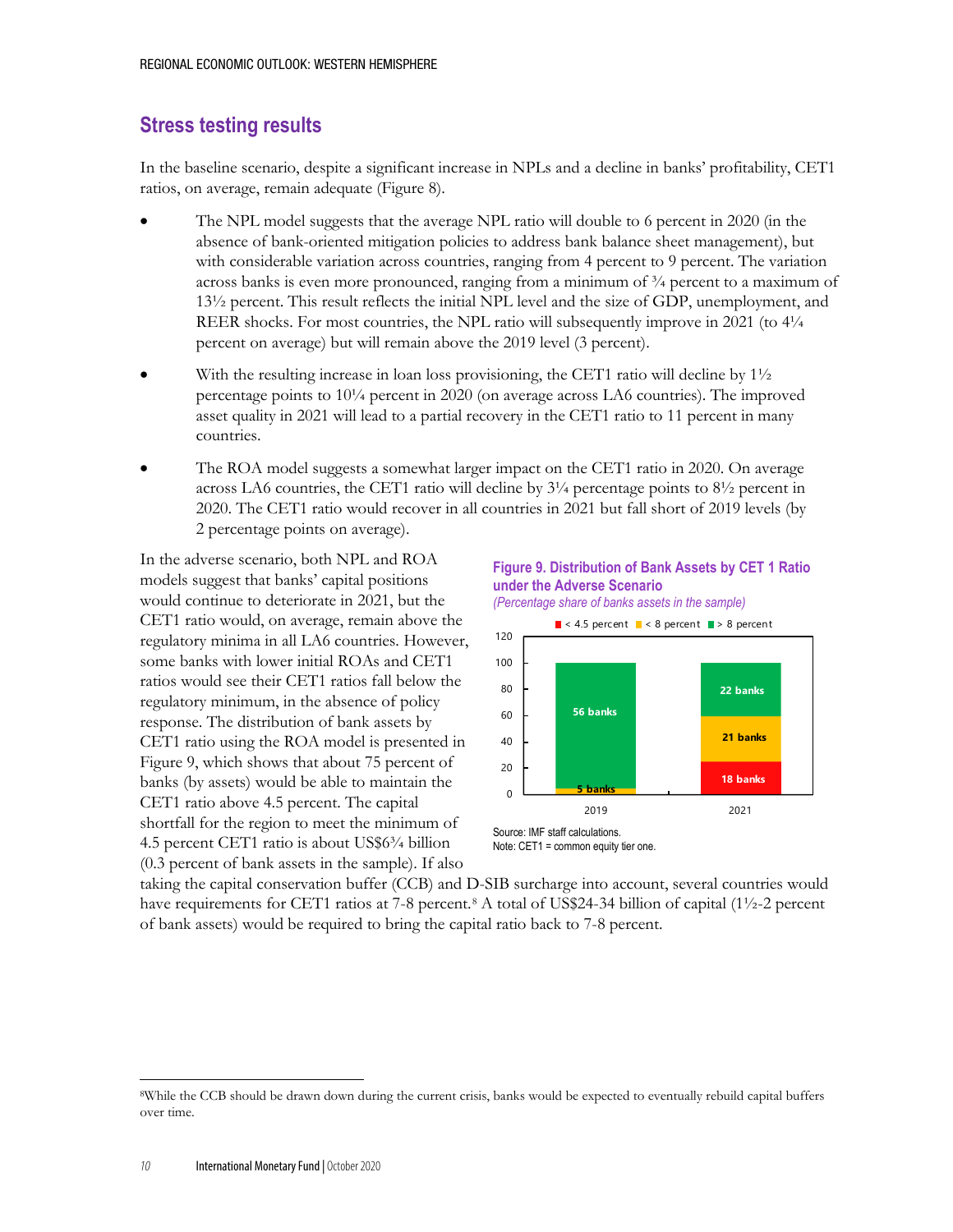

#### **Figure 8. Banks' NPLs to Gross Loans and CET1 Capital to Risk Weighted Assets**

Source: IMF staff calculations.

Note: Excludes outliers. CET1 = common equity tier one; NPL = nonperforming loans; ROA = return on assets.

# **Summary and Policy Discussion**

The COVID-19 pandemic is worsening nonfinancial corporate performance in LA. Performance had already deteriorated in the period prior to the pandemic, with falling profitability and rising leverage, and worsened further in the second quarter of 2020. The experience of past epidemics suggests that firm performance will remain weak the rest of 2020. Moreover, the impact will likely to be much larger than during past epidemics given the depth of the current economic contraction.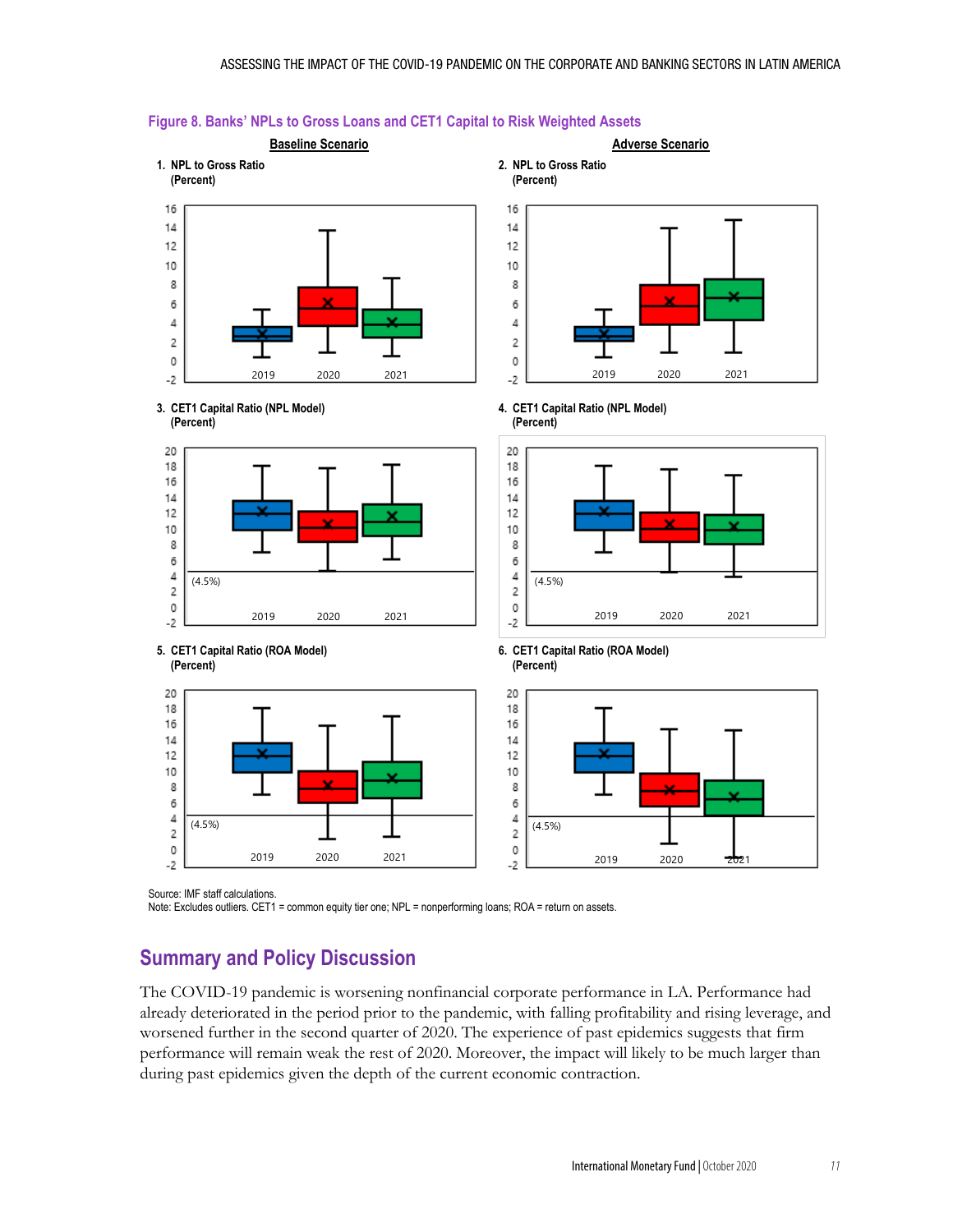#### REGIONAL ECONOMIC OUTLOOK: WESTERN HEMISPHERE

The pandemic is also weakening firm repayment capacity. The share of corporate debt at risk in LA has already risen from 14 percent in December 2019 to 29 percent in June 2020 and could increase further to around 50 percent in 2021 in an adverse scenario such as the one in the October 2020 WEO. The increase in debt at risk in 2021 would be driven by weak corporate earnings and a rise in interest expense in line with the recent increase in corporate leverage.

Significant policy actions have avoided further damage in the nonfinancial corporate sector, including through tax deferrals, programs to support employment, lower interest rates, loans to SMEs with credit guarantees, and other measures to maintain the flow of credit to the economy. Going forward, as countries gradually reopen, it will be important to maintain those measures targeted to support new lending to firms with shortage of liquidity, but with tightening eligibility criteria to better target illiquid but solvent firms (October 2020 GFSR). Close monitoring of the nonfinancial corporate sector will be key to anticipate potential adverse effects on economic activity and financial stability.

The LA6 banks entered the COVID-19 pandemic in a relatively benign position. They had adequate levels of capital and profitability, above those in other EMEs, and comparable to their own performance around the GFC. Financial stability indicators have not worsened significantly so far, but provisions have started to increase in some countries, reflecting an expected increase in borrowers' probability of default.

A forward-looking stress test exercise shows that under a baseline scenario, the capital ratio would decline on average as a result of the COVID-19 crisis but remain above regulatory minimum capital requirement. In an adverse scenario, banks' capital positions deteriorate significantly, with heterogeneous effects across countries. Nonetheless, the capital ratio ratio would, on average, remain above the regulatory minima in all LA6 countries. However, some banks would see their CET1 ratios fall below the regulatory minimum, in the absence of policy response.

Financial policy measures implemented since the onset of the pandemic crisis are expected to reduce the likelihood of adverse scenarios. The enhanced access to liquidity provided by central banks in both domestic and foreign currency has helped banks manage liquidity risk, while supporting the credit provisioning of banks. Many countries have also implemented specific measures that directly address bank balance sheet management (Table 3). For example, allowing banks to use the existing flexibility of the regulatory framework to restructure loans has helped contain the probability of default and limits on dividend payouts has contributed positively to bank capital. Some countries have also reduced countercyclical or conservational capital buffers. In addition, many countries extended substantial government guarantees, which reduced banks' provisioning needs by reducing expected losses (IMF 2020c, October 2020 REO: *Western Hemisphere*, and October 2020 GFSR, Chapter 4).

These measures have helped banks and borrowers to cope with the immediate stress of the crisis and avoid a significant increase in systemic risk. The existing flexibility of the regulatory framework should be used to weather the short-term impact of COVID-19 without diluting prudential standards or accounting requirements. Nonetheless, given the still-evolving nature of the crisis and unusually high uncertainty about the region's economic outlook, policymakers need to stay vigilant in monitoring the impact of the crisis on the banking system (October 2020 GFSR, Chapter 4). As noted in the October 2020 GFSR, as the pandemic persist liquidity pressures are likely to morph into insolvencies, especially if the recovery is delayed. Policymakers are also encouraged to regularly update stress testing frameworks by employing granular and timely data.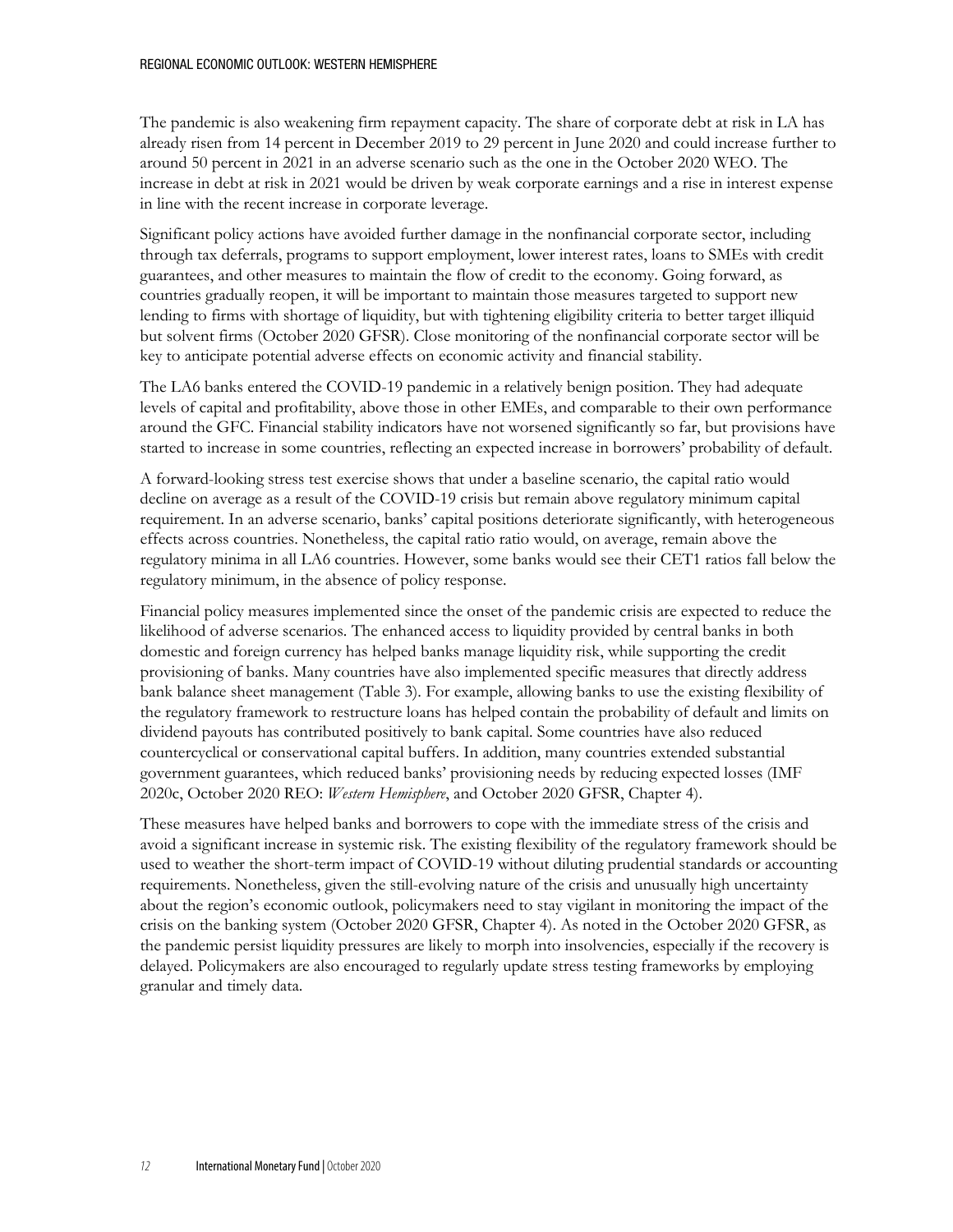|                                          | Brazil                                                                                                                                                                                                                                                                                                                                                 | Chile                                                                                                                                                                                                                                                    | Colombia                                                                                                                                                                                             | Mexico                                                                                                                                                                                                            | Peru                                                                                                                                                                                                                                                                                                                                                                                                                                                                                                                                                                                                           | Uruguay                                                                                                                                   |
|------------------------------------------|--------------------------------------------------------------------------------------------------------------------------------------------------------------------------------------------------------------------------------------------------------------------------------------------------------------------------------------------------------|----------------------------------------------------------------------------------------------------------------------------------------------------------------------------------------------------------------------------------------------------------|------------------------------------------------------------------------------------------------------------------------------------------------------------------------------------------------------|-------------------------------------------------------------------------------------------------------------------------------------------------------------------------------------------------------------------|----------------------------------------------------------------------------------------------------------------------------------------------------------------------------------------------------------------------------------------------------------------------------------------------------------------------------------------------------------------------------------------------------------------------------------------------------------------------------------------------------------------------------------------------------------------------------------------------------------------|-------------------------------------------------------------------------------------------------------------------------------------------|
| Restriction to dividend<br>distributions | $\sqrt{ }$                                                                                                                                                                                                                                                                                                                                             | $\sqrt{ }$                                                                                                                                                                                                                                               |                                                                                                                                                                                                      | $\sqrt{ }$                                                                                                                                                                                                        | $\sqrt{2}$                                                                                                                                                                                                                                                                                                                                                                                                                                                                                                                                                                                                     |                                                                                                                                           |
| Key regulatory<br>forbearance measures   | (i) Exempt banks from (i) Allow<br>increasing loan loss<br>provisioning for<br>restructured credit<br>operations; (ii) reduce provisions for<br>the risk weight for<br>loans to SMEs from<br>100 percent to 85<br>percent; and (iii)<br>reduce regulatory<br>capital requirements<br>for small financial<br>institutions with<br>simple risk profiles. | special/flexible<br>treatment in the<br>establishment of<br>deferred loans; (ii)<br>allow using surplus<br>mortgage guarantees<br>as a safeguard for<br>SME loans; and (iii)<br>postpone the<br>implementation of<br>Basel III standards by<br>one year. | (i) Allow supervised<br>entities to reprofile all<br>loans that were less<br>than 30 days over-<br>due; and (ii) allow<br>using surpluses<br>mortgage guarantees<br>as a safeguard for<br>SEM loans. | (i) Allow special<br>for loans that were<br>classified as<br>performing as of<br>February 28; and (ii)<br>extend renewed/<br>restructured credit<br>lines for no more than<br>6 months from the<br>original date. | (i) Allow financial<br>accounting treatment institutions to modify<br>the terms of their<br>loans to households<br>and enterprises<br>affected by the Covid- 31, 2020 are allowed<br>19 outbreak without<br>changing the<br>classification of the<br>loans; and (ii) relax<br>loan provisions for<br>the Reactiva Peru<br>program and the<br><b>Business Support</b><br>Fund for micro and<br>small companies (FAE<br>MYPE). The<br>authorities did not<br>formally restrict<br>dividend payments<br>but are exerting moral<br>suasion to persuade<br>financial entities to<br>reinvest their 2019<br>profits. | Loan payments for<br>households and<br>businesses that<br>occurred between<br>March 1 and August<br>to be deferred for up<br>to 180 days. |

### **Table 3. Selected Regulatory Measures**

Source: National authorities.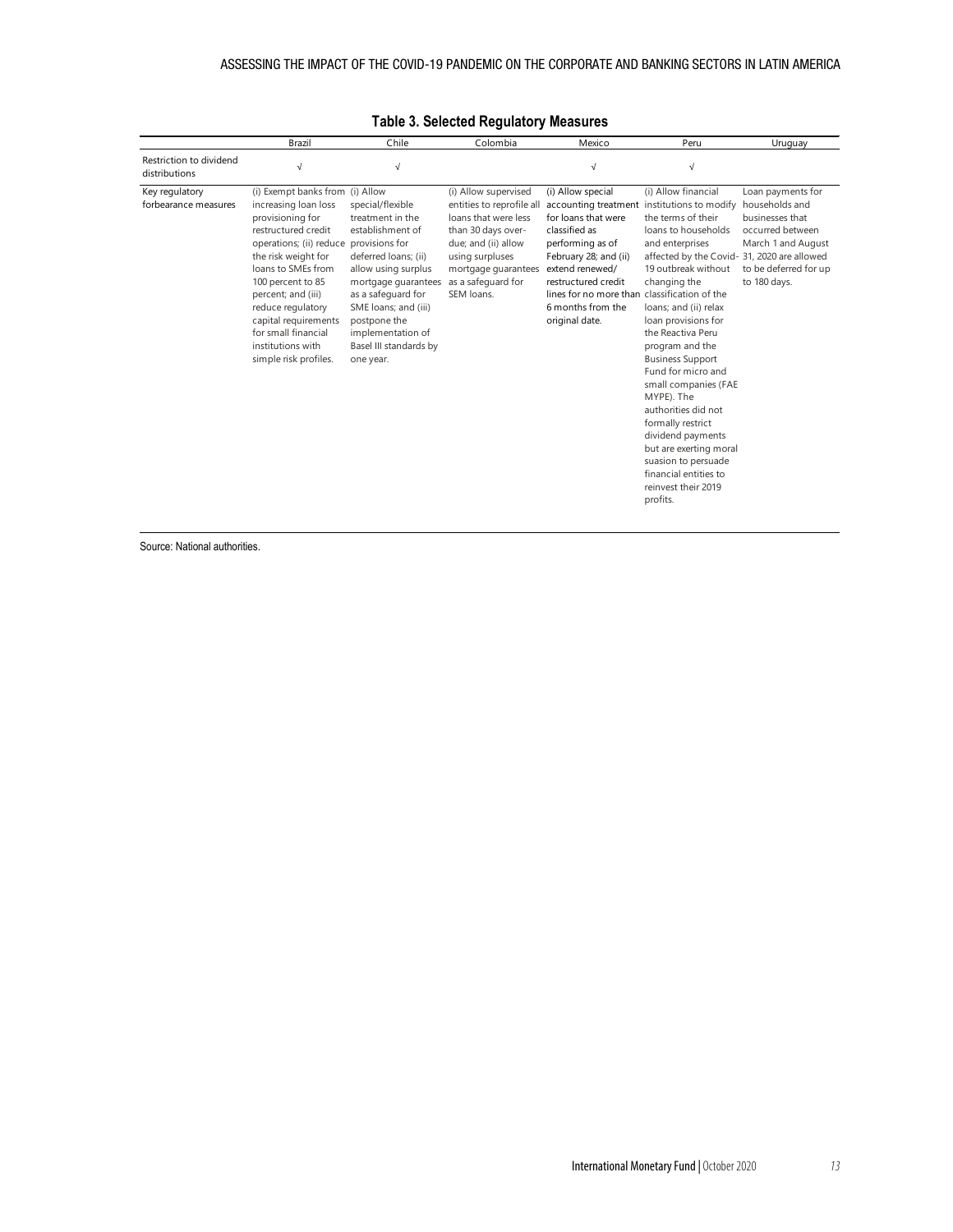#### **Box 1. Stress Test Empirical Strategy and Assumptions**

#### **Empirical strategy**

**To estimate the NPL and ROA models, we employ the panel vector panel autoregression (PVAR) method developed by Abrigo and Love (2015).1** This method applies the generalized method of moments estimator and allows all variables to be treated as endogenous and cross-sectional dynamics to be explored.

$$
Y_{it} = Y_{it-1}A_1 + Y_{it-2}A_2 + \dots + Y_{it-1}A_{p-1} + Y_{it-p}A_p + X_{it}B + u_i + e_{it}
$$

where *i* denotes a bank,  $u_i$  bank i's fixed effects, and  $e_i$  is the idiosyncratic shock.  $Y_{ii}$  is a vector of endogenous variables: for both NPL and ROA models, these include the change in the NPL ratio (or the ROA level), real GDP growth, the change in the unemployment rate, and the change in the real effective exchange rate (REER). As a vector of exogenous variable,  $X_{ii}$ , the terms of trade is included. The lag order  $p$  is set at 1 based on the model selection criteria by Andrews and Lu (2001). The sample period is 2000Q1 – 2019Q4 (quarterly data). We estimate the model using bank-level panel datasets. Data are from Fitch Connect and S&P Global.

**The elasticities are calculated using the orthogonalized impulse response functions of the PVAR model.** Box Table 1.1 shows six sets of elasticities. Given the sizable macroeconomic shock, the linear PVAR model may not appropriately capture the interdependencies of the endogenous variables. To address this concern, we have considered using elasticity  $E(2)$  and  $E(4)$ , which are one standard deviation higher than their respective mean coefficients E(1) and E(3).

#### **Box Table 1.1. Elasticity Assumptions** *(Percent)*

|                                  | <b>NPL Model</b> |            | <b>ROA Model</b> |         |
|----------------------------------|------------------|------------|------------------|---------|
|                                  | E(1)             | $E(2)^{1}$ | E(3)             | E(4)    |
|                                  |                  |            |                  |         |
| Real GDP growth                  | $-2.00$          | $-3.31$    | 0.16             | 0.19    |
| Unemployment growth <sup>2</sup> | 1.25             | 1.60       | $-0.01$          | $-0.02$ |
| REER growth <sup>3</sup>         | $-0.41$          | $-0.88$    | 0.01             | 0.01    |

Source: IMF staff calculations.

 $1E(2)$  and  $E(4)$  are calculated by  $E(1)$  and  $E(3)$  plus one standard deviation from the mean, respectively.

2Annual growth rate of the unemployment rate.

3Annual growth of the REER (real effective exchange rate). An increase denotes an appreciation.

#### **Other key assumptions**

#### **Because of the lack of supervisory data, the stress testing exercise is conducted based on several simplifying assumptions.**

- Net income is assumed to be zero.
- The increase in the NPL, as a result of the macroeconomic shock, is assumed to equal additional loan loss provisions, which are deducted from CET1 capital. This means that all new NPLs are assumed to be "loss loans," which require 60 percent provisioning, and other capital buffers (such as T1 and T2) are not considered.
- Changes in collateral values are not considered.
- Market risks such as liquidity and contagion risks, or macro-feedback effects that might amplify the impact of initial shocks, are not considered.
- Banks and the authorities take no mitigating actions to counter the effects of the shock on bank balance sheets.

This box was prepared by Kotaro Ishi and Dmitry Vasilyev.

 <sup>1</sup>Abrigo and Love, 2015, Estimation of Panel Vector Autoregression in Stata: a Package of Programs. University of Hawaii working paper.